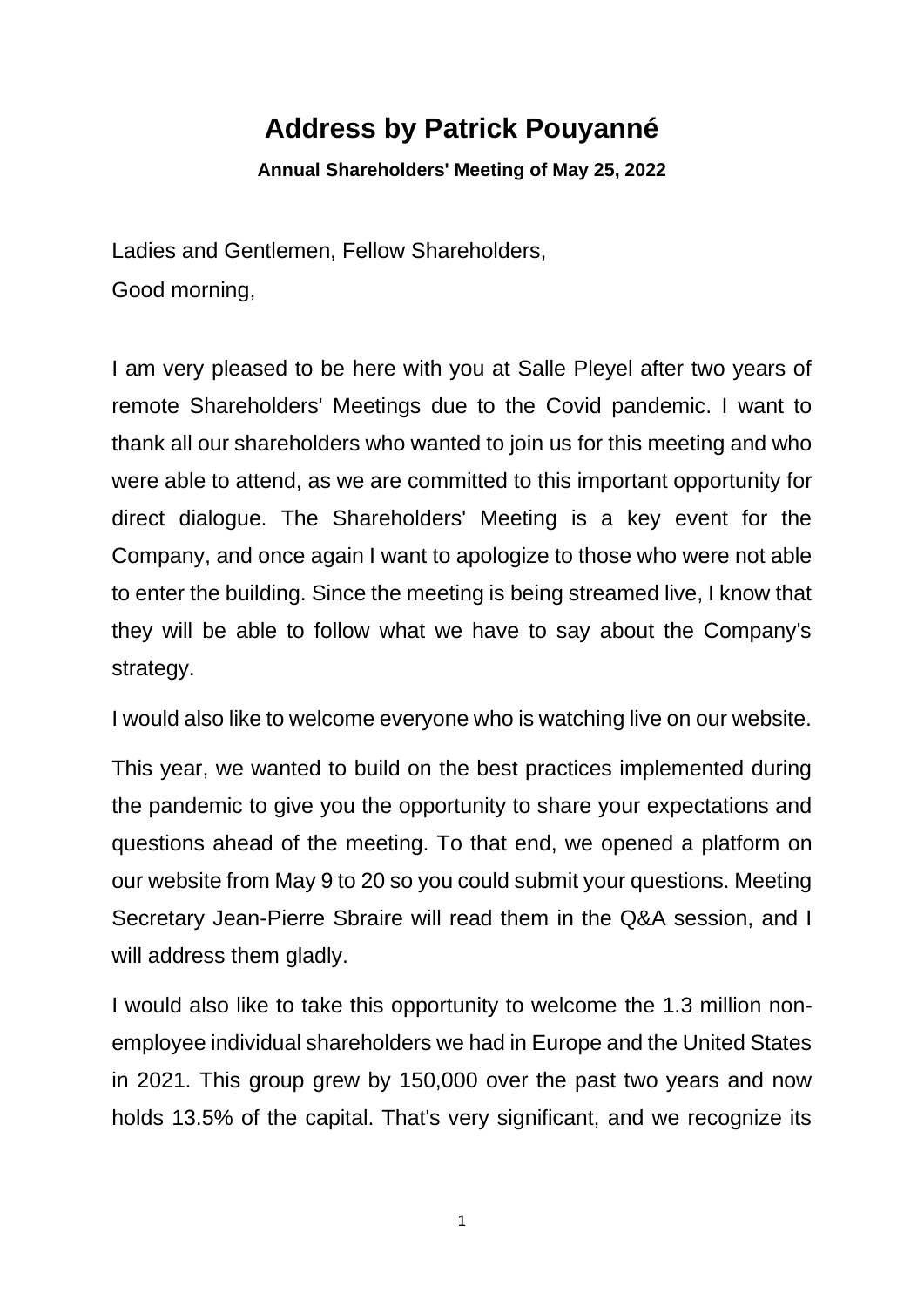full worth! When combined with employees, that means individuals hold nearly 20% of TotalEnergies' capital.

As Jean-Pierre Sbraire explained, 2021 was shaped by a global economic recovery starting in the second half that led to a sharp rebound in demand for oil and gas. This in turn pushed up prices, to exceptional levels for gas as of summer and to high levels for oil at the end of the year. We were prudent as we entered 2021 given the deep uncertainty linked to the health crisis. In the end, we benefited from a favorable environment and made the most of it, with the very good results that Jean-Pierre Sbraire presented, thanks to the availability of all our businesses.

Once again, I'd like to thank the employees of TotalEnergies who pulled together around the world during this very unusual period with Covid. Thanks to their remarkable efforts and daily commitment, we were able to ensure business continuity to serve our customers and provide them with the crucial energy products they need. The Company's wealth, like yours, is measured first in the quality of the employees who give it life. I am keenly aware of this.

So, we began 2022 feeling relatively serene. Yet as life was returning to normal health-wise, a new crisis unfortunately bore down on us.

**My fellow shareholders, on this day of our annual meeting, I would like to start by going over the serious events that are currently taking place in Ukraine and reaffirm, here in front of you, our firmest condemnation of Russia's military aggression against Ukraine, which has tragic consequences for the Ukrainian people and threatens peace in Europe.**

In light of the activities we've been developing over the last 15 years in Russia, we have publicly expressed the principles of responsible conduct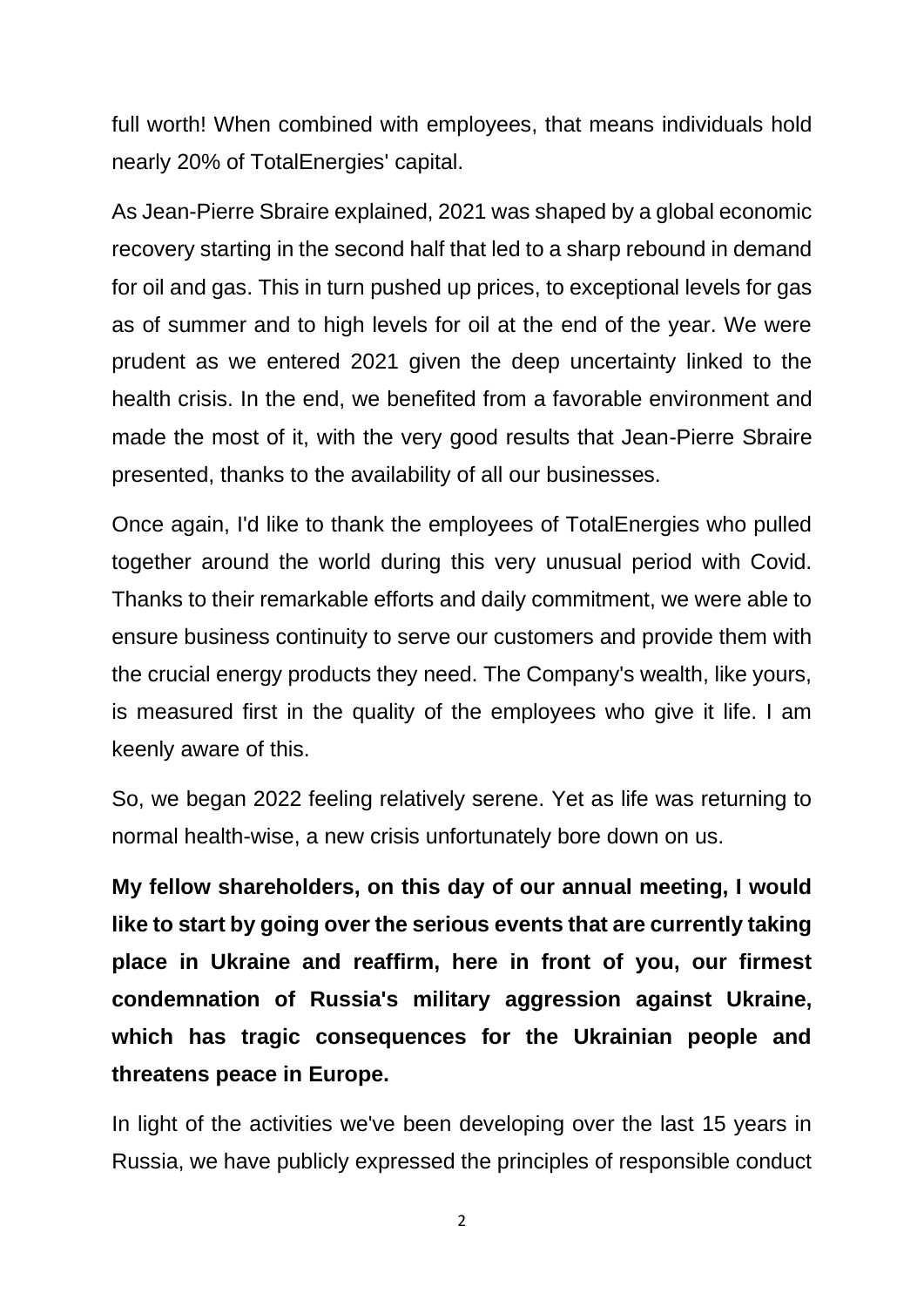we are applying to manage those activities. I'd like to remind you that we do not operate directly in Russia, but rather hold interests in Russian companies or projects in which we have been investing since 2011, notably non-state-owned Novatek, Yamal LNG and Arctic LNG2. Through this role, we manage contracts to market liquefied natural gas either in Europe or in Asia.

Our first principle of responsible conduct, obviously, is to comply fully with European and international sanctions, both current and future, no matter what the consequences on the management of our assets in Russia. Sanctions define the framework set by Europe's authorities for their relations with Russia, notably concerning energy. We are participating in Europe's energy security, and we must continue to contribute to that security. At the same time, we have to be ready to accept the consequences, no matter what they may be – including halting Russianrelated activities – if the European authorities decide to do without Russian energy.

That's why we decided to gradually suspend our activities in Russia while ensuring our employees' safety, notably by withdrawing the support we provided through seconded staff to Russian companies in which we are shareholders. Similarly, given the difficulties encountered in sourcing certain components, we took measures to suspend our bitumen activities in Russia, which ceased in late April, as well as our lubricants and battery activities, which will end in early July at the latest.

The second principle of responsible conduct is to provide no further capital for the development of projects in Russia, since we can no longer consider that the country offers a stable framework for long-term investments. That's why we decided to record an impairment in our accounts and no longer book reserves for Arctic LNG2, given the deep uncertainty created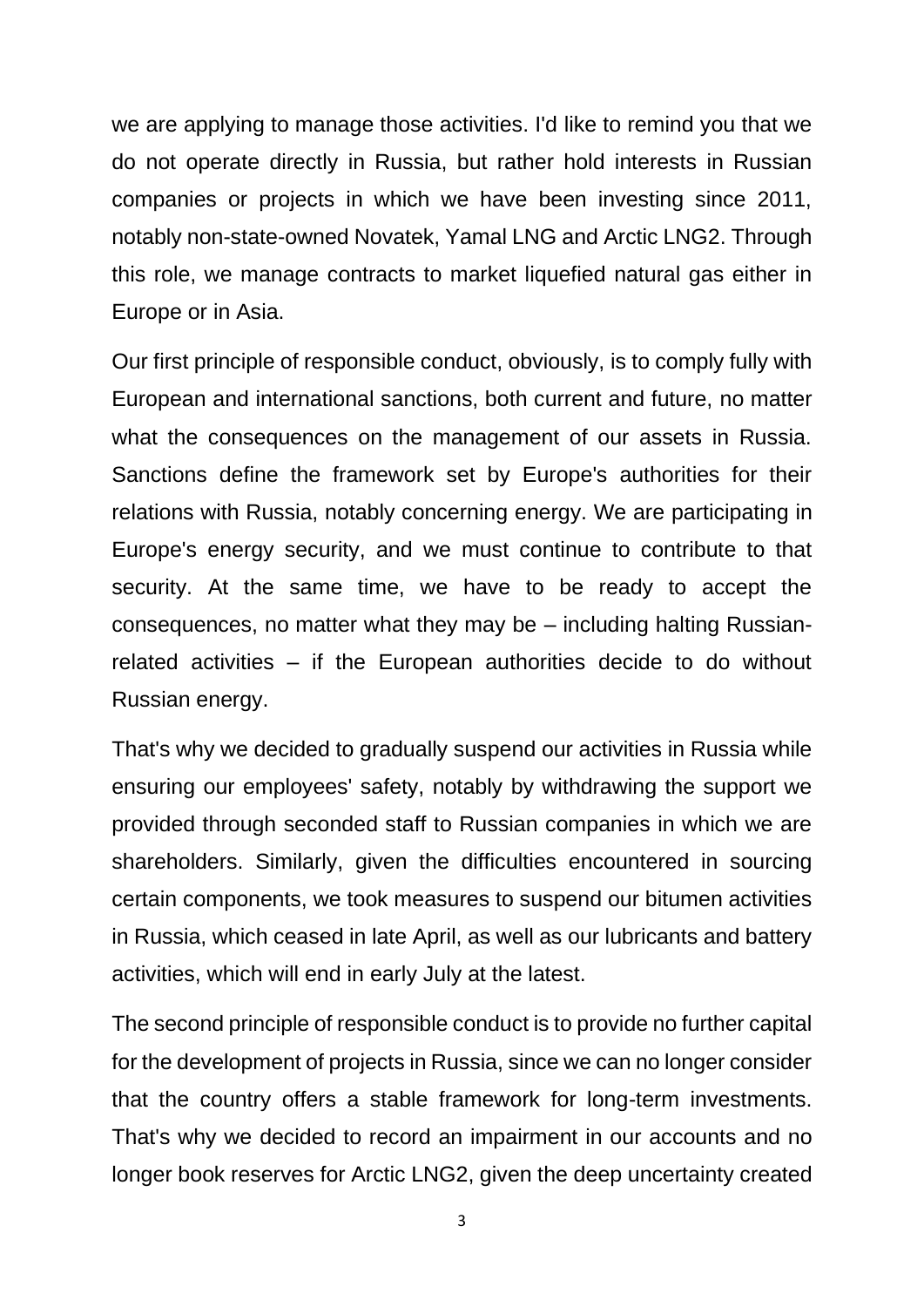by the technological and financial sanctions on the ability to carry out the project, which is currently under construction. This led to an impairment loss of \$4.1 billion in the first quarter of 2022.

The third principle of responsible conduct, and I'd say common sense, is to refrain from making any decisions that would reverse the purpose of sanctions against Russia and unwarrantedly transfer value to Russian interests by hastily withdrawing from assets. The current environment of European sanctions, as well as Russian laws controlling foreign investments in Russia, would make it impossible for TotalEnergies to find a non-Russian buyer for its minority interests in Russia. Abandoning these interests without consideration would enrich Russian investors, in contradiction with the sanctions' purpose. In addition, abandoning the minority interests held by TotalEnergies would have no impact on the concerned companies' operations and revenues, since these companies have their own employees and are managed autonomously.

However, while we need to contribute to the security of Europe's energy supply, notably in terms of gas, by continuing to supply Europe with liquefied natural gas from the Yamal LNG plant within the framework of long-term contracts that we must honor as long as Europe's governments consider that Russian gas in necessary, we have decided to no longer enter into or renew contracts to purchase Russian oil and petroleum products, in order to halt such purchases by the end of 2022 when the contracts we must honor end. We have the ability to supply our refineries and service stations in Europe without relying on Russian oil or diesel.

**My fellow shareholders, I also want to emphasize what your Company has been doing to help Ukraine and the Ukrainians.**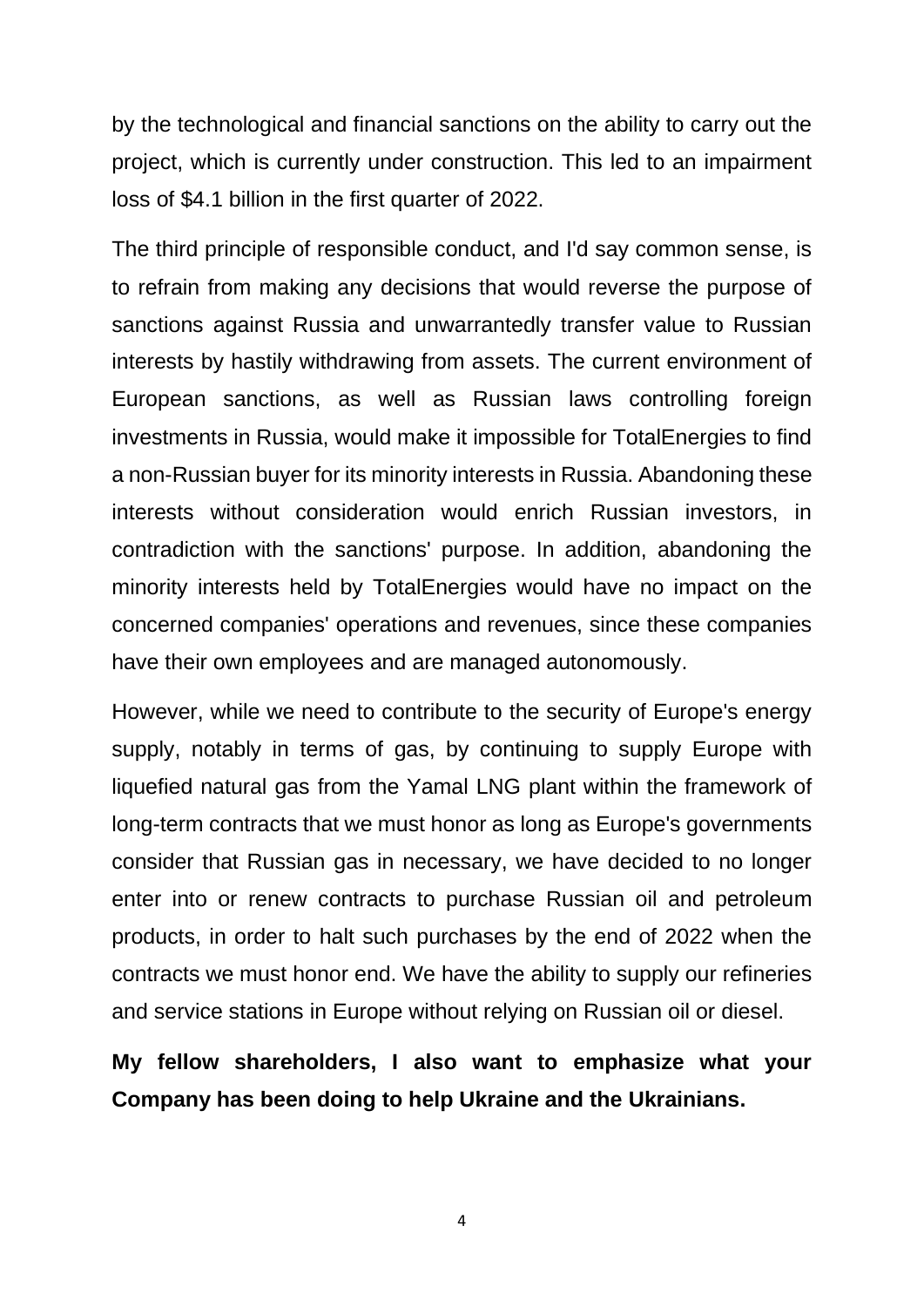From the first hours of the conflict, the Company announced that it would support the Ukrainian people and refugees, chief among them its Ukrainian employees (but not solely), notably by providing them with fuel. With an eye to meeting needs as closely as possible, we provided financial and logistical resources to several programs and associations, in an amount of €10 million. I would especially like to mention our employees who, around the world, have donated money to support Ukraine and its refugees. The Company has provided matching donations to contribute to this global spirit of solidarity. If shareholders have made donations, be sure to let us know, because your Company will also match your contributions at a €1 for €1 ratio.

**This environment of geopolitical crisis has led to very strong pressures in the oil and gas markets.** As I said, prices were high before the war. They have risen to exceptional levels since the war began due to the ensuing uncertainty, as well as the very real impact of sanctions on the production of Russian oil and petroleum products. And that has impacts on our customers' purchasing power.

**For this reason, TotalEnergies decided to stand with its customers in France to cushion the effect of rising energy costs in their daily lives.**

In light of rising gas prices, we decided in February to provide our customers in a situation of energy poverty with a €100 gas check.

In response to rising fuel prices weighing on purchasing power, TotalEnergies announced in February that it would offer a 10-cent discount per liter for three months, first in rural service stations and then in all its service stations nationwide starting in April.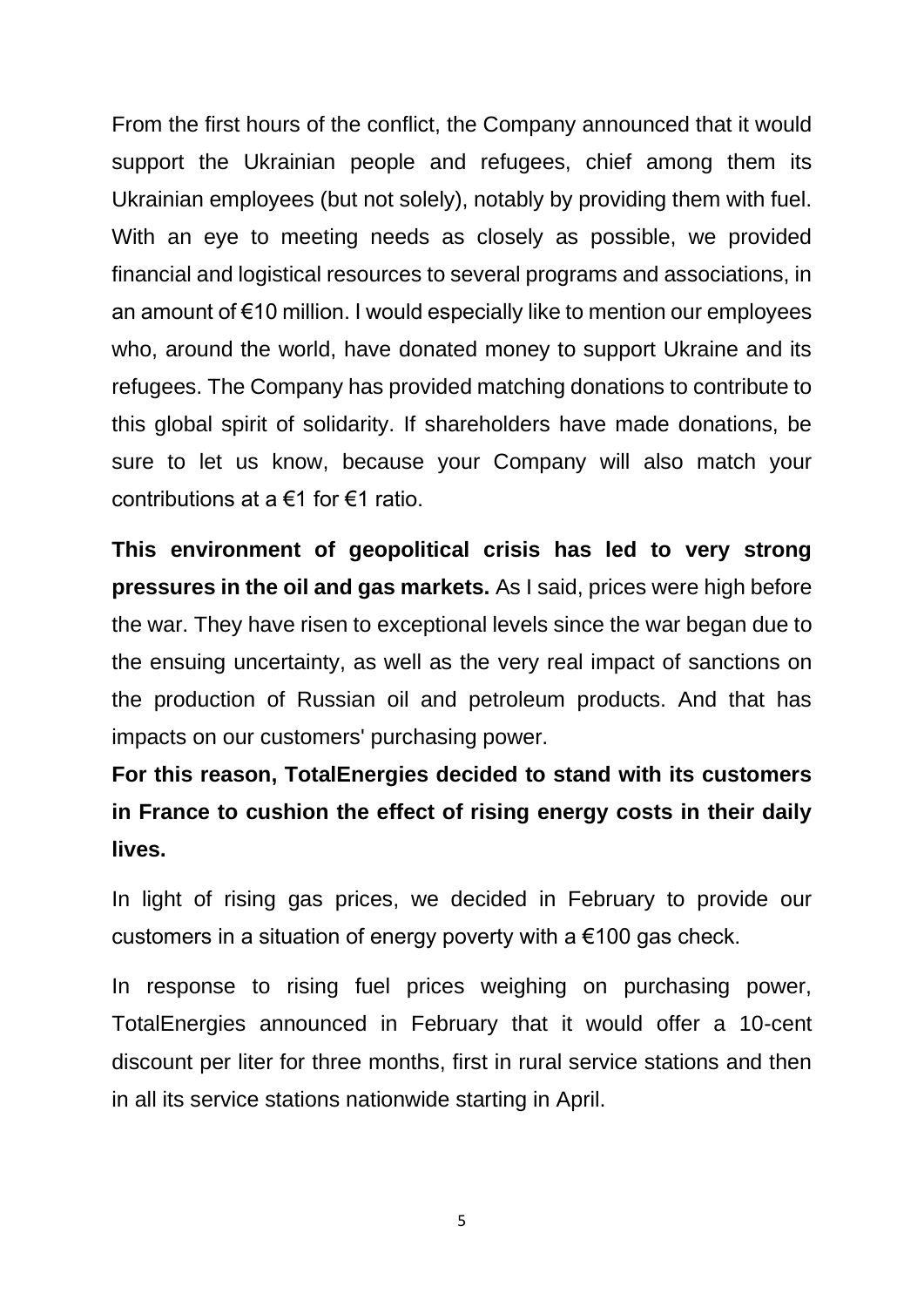TotalEnergies will continue to support its customers in France. I can confirm that we will pursue the 10-cent per-liter-discount in the 123 TotalEnergies service stations on France's motorways, where we welcome some 17 million customers in July and August during the summer holidays, a period during which French motorists are particularly active. I hope that our competitors will follow our lead. In any case, the prices are displayed along the motorways and French drivers will be able to compare!

My fellow shareholders, these measures are important for us because they help consumers and also embody our stand together values.

**For TotalEnergies creates and shares value.** We share it with our customers, as I just illustrated, and of course first of all with our employees.

Our French employees covered by the common corpus of employee relations agreements (SSC) benefited from measures representing an average wage increase of 3.5% in 2022, and employees with gas and electricity contracts received a \$150 energy check. In addition, our French employees are receiving more than €9,000 on average in profit sharing in 2022, an increase of 56% (or €3,300) from 2021, as a just reward for our very good results in 2021. This is what some call an "employee dividend"; we call it profit sharing. I'd add that all our employees worldwide received a \$500 bonus at the end of 2021 and a \$100 energy check in March 2022. Of course, we are keeping a close eye on inflation in 2022, and upcoming wage measures will have to take the rising trend into account if it continues.

I would also like to note that States benefit substantially from our good results. In 2021, 30% of the value added we generated was paid in the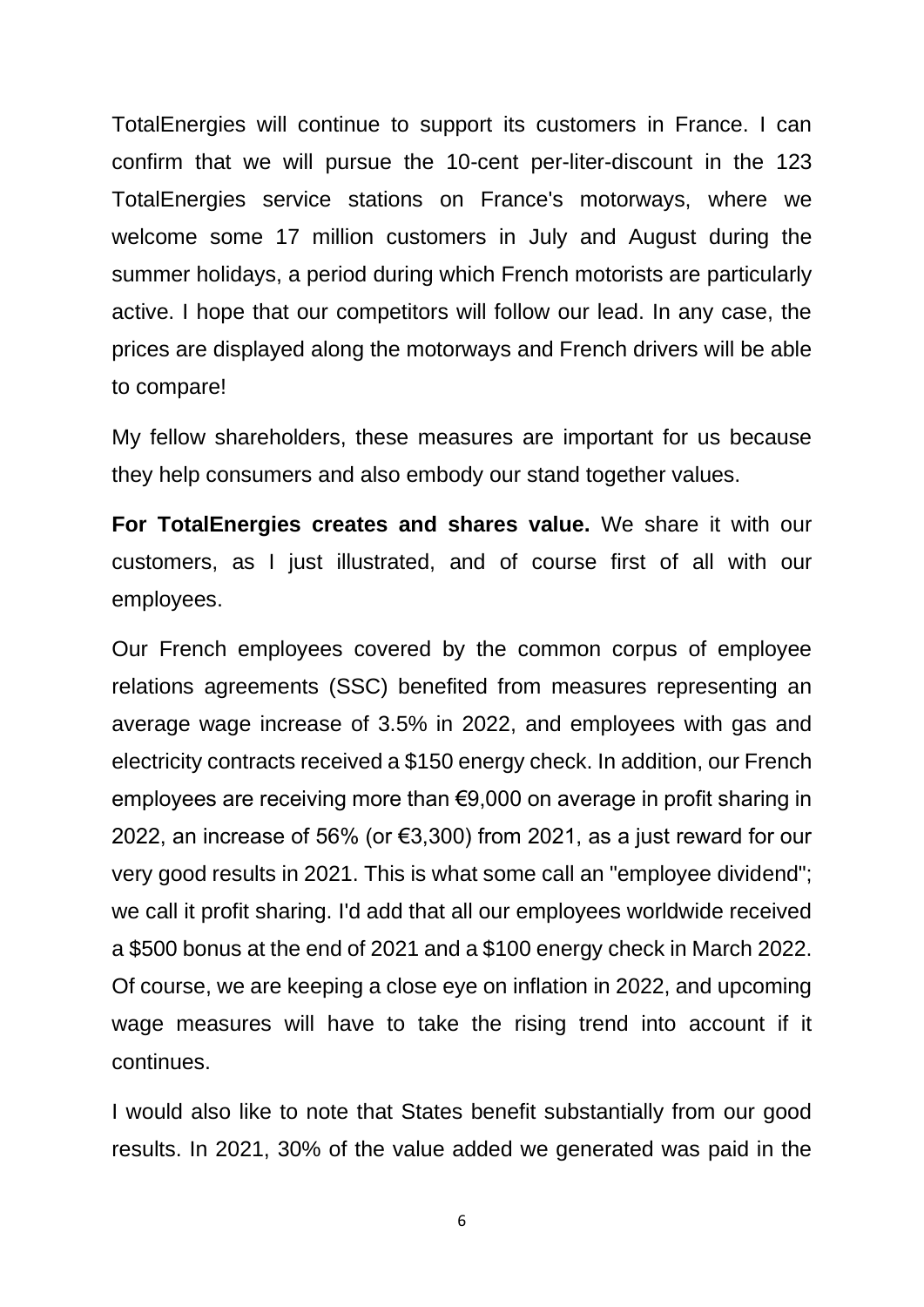form of taxes to the States in which TotalEnergies operates and produces. Our income and other tax expense increased by close to \$10 billion in relation to 2020.

Lastly, of course, shared value concerns you, our shareholders. In 2021, you received around 20% of the value added generated by the Company, or €9-10 billion, equivalent to what was paid to employees in 2021. You will have noted that, as Jean-Pierre Sbraire explained, your Board of Directors decided to increase the first interim dividend for 2022 by 5% to €0.69 per share. I remind you that the TotalEnergies dividend has not declined since 1982, even during periods of crisis such as the Covid pandemic. That is a strong show of confidence from your Board of Directors. As the Company goes through its transformation, we feel that it is crucial to maintain and strengthen our shareholders' confidence.

**As Jean-Pierre Sbraire explained in presenting the first-quarter results, the high price environment fed through to excellent results and cash flow. This will allow us to accelerate our transformation strategy, which I will discuss further in a few minutes.** With the release of the first-quarter results, your Board wanted to reaffirm that the priority in allocating additional cash flow will go to accelerating our transformation. The transaction we announced this morning – the acquisition of a 50% interest in U.S.-based Clearway, one of the top five renewable energy companies in the United States, for around \$2.4 billion – illustrates this acceleration.

As you know, your Company has initiated a transformation strategy that was embodied in 2021 by a new name: Total became TotalEnergies to meet the dual challenge of sustainable development and the energy transition, on a path to net zero by 2050, together with society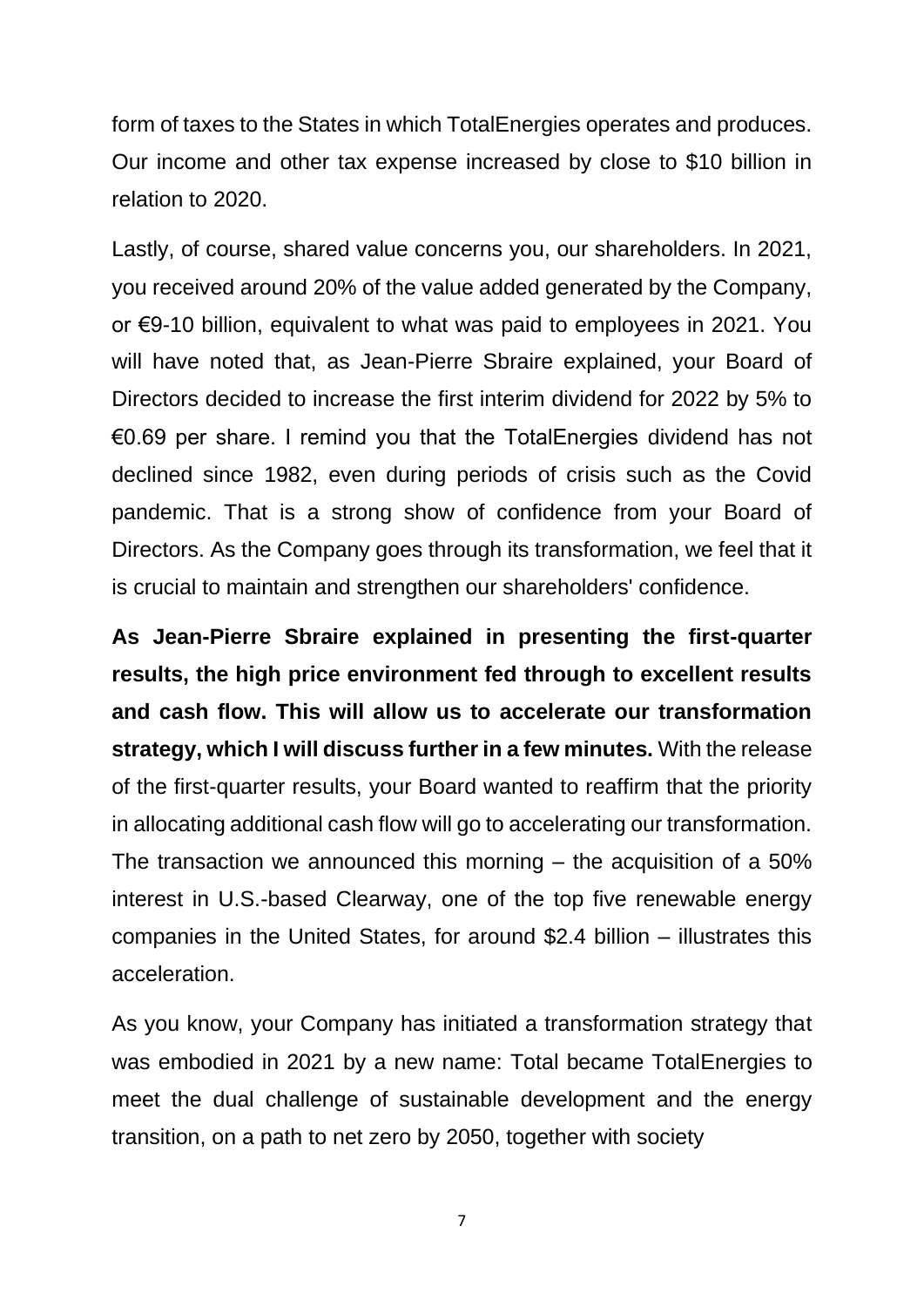TotalEnergies' transformation will continue to accelerate, because 2020- 2030 is truly a decade of transformation that should establish the Company as a major player in decarbonized energies. On one hand, we will be an electricity supplier integrated across the value chain, from generation based on renewables to storage, trading and distribution, with the goal of having electricity account for 15%-20% of the Company's business by 2030. On the other hand, we will produce and distribute the decarbonized molecules needed for the energy transition in the form of biofuels, biogas and biomethane, hydrogen, e-fuels and bioplastics.

Current events in Europe remind us all of the three key aspects of energy demand: energy must be reliable, safe and available (what we now call supply security); energy must be affordable (because an expensive essential good reduces customers' purchasing power); and energy must be sustainable and compatible with the objectives of the Paris Agreement to keep the temperature rise well below 2°C. That is TotalEnergies' mission: to provide everyone with energy that is available, affordable and sustainable.

In the coming decade, TotalEnergies' growth will be driven primarily by two energies: renewable electricity and liquefied natural gas. You will note that this strategy is aligned with the policy recently articulated by Europe to ensure its energy security, i.e., ensuring that Europe is supplied with liquefied natural gas to replace Russian gas and accelerating the production of renewable electricity and decarbonized molecules such as hydrogen.

From this standpoint, I would like to highlight TotalEnergies' strong growth in the United States over the past five years in these two energies at the center of our transformation: LNG and renewable electricity. It's the perfect illustration of our transformation strategy.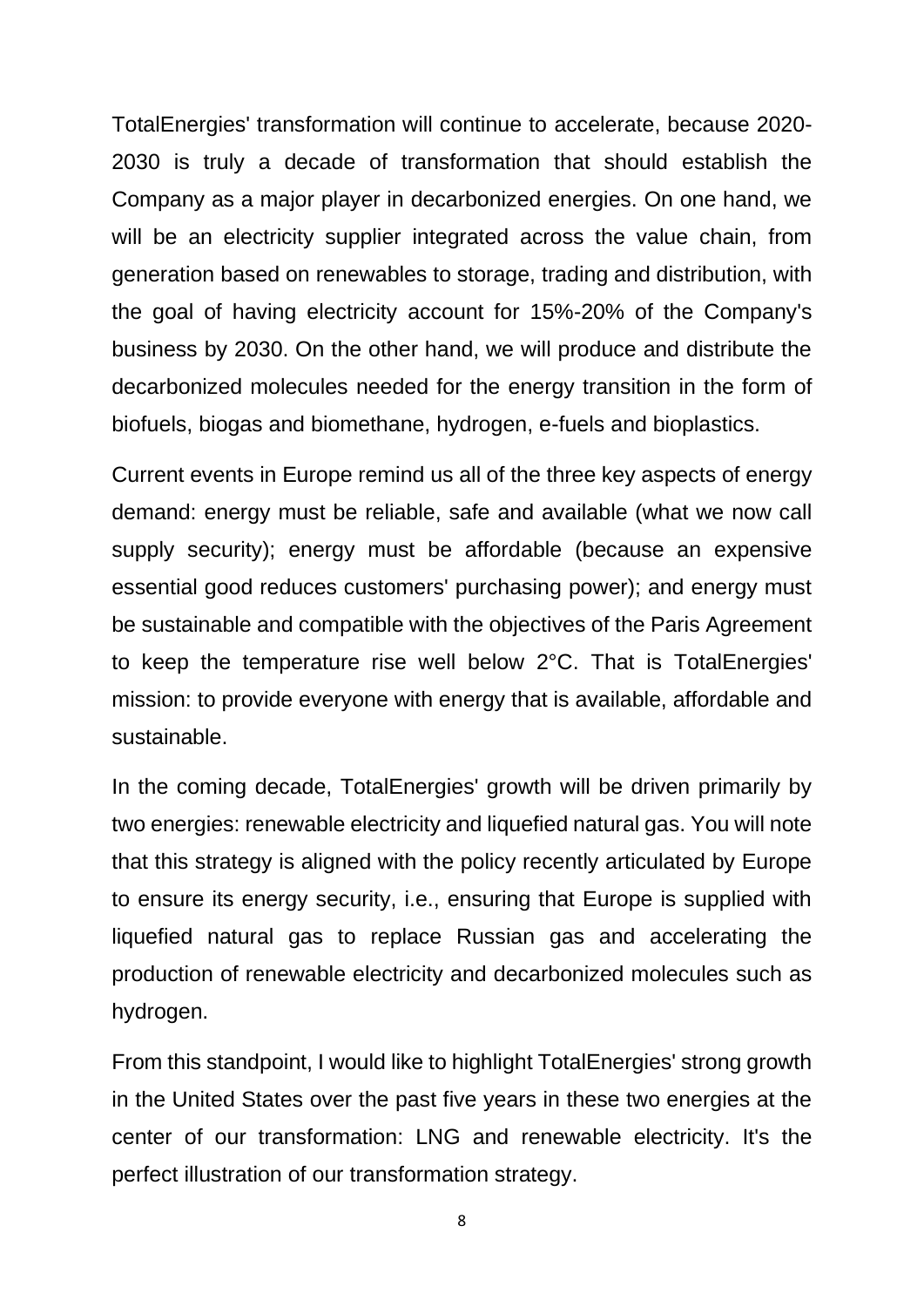In 2021, we became the largest exporter of U.S. liquefied natural gas, notably with the Cameron LNG plant now at full capacity, but also through purchases from Freeport LNG and Cheniere. We made the most of the sharp rise in LNG at the global level, first in Asia in the summer of 2021 and then in Europe. We were also able to ensure Europe's supply in the winter of 2022 by lifting our regasification capacities in Europe to their maximum level, accounting for close to 15% of total European capacity. We also took full advantage of the LNG portfolio acquired from Engie in 2018. Combined with our historical positions in LNG, this addition has made TotalEnergies the second-largest non-state-owned LNG player in the global market, with a managed share of around 10%.

In early 2022, we announced new projects to grow in U.S. liquefied natural gas. Together with our partners, we decided to accelerate the Cameron LNG expansion project, for which the final investment decision will be made in 2023. In a first, the project will be combined with carbon capture and storage. We have also made headway on our U.S.-gas-based projects in Mexico with the Costa Azul project and new Vista Pacifico project. Of course, these gas developments are only possible if their methane emissions are kept to a strict minimum. That's why we announced our ambition to aim for Zero Methane and why we plan to reduce our emissions by 80% by 2030 after halving them between 2010 and 2020. By meeting this condition, we can qualify natural gas as a transition energy because it can ensure a reliable electricity supply and replace coal, which emits more  $CO<sub>2</sub>$ .

Renewable energies are the second focus of our growth strategy in the United States. We took our first steps in renewable farms in 2021 with two transactions representing a portfolio of 4 GW. Early this year, we moved into higher gear; over the past six months we announced several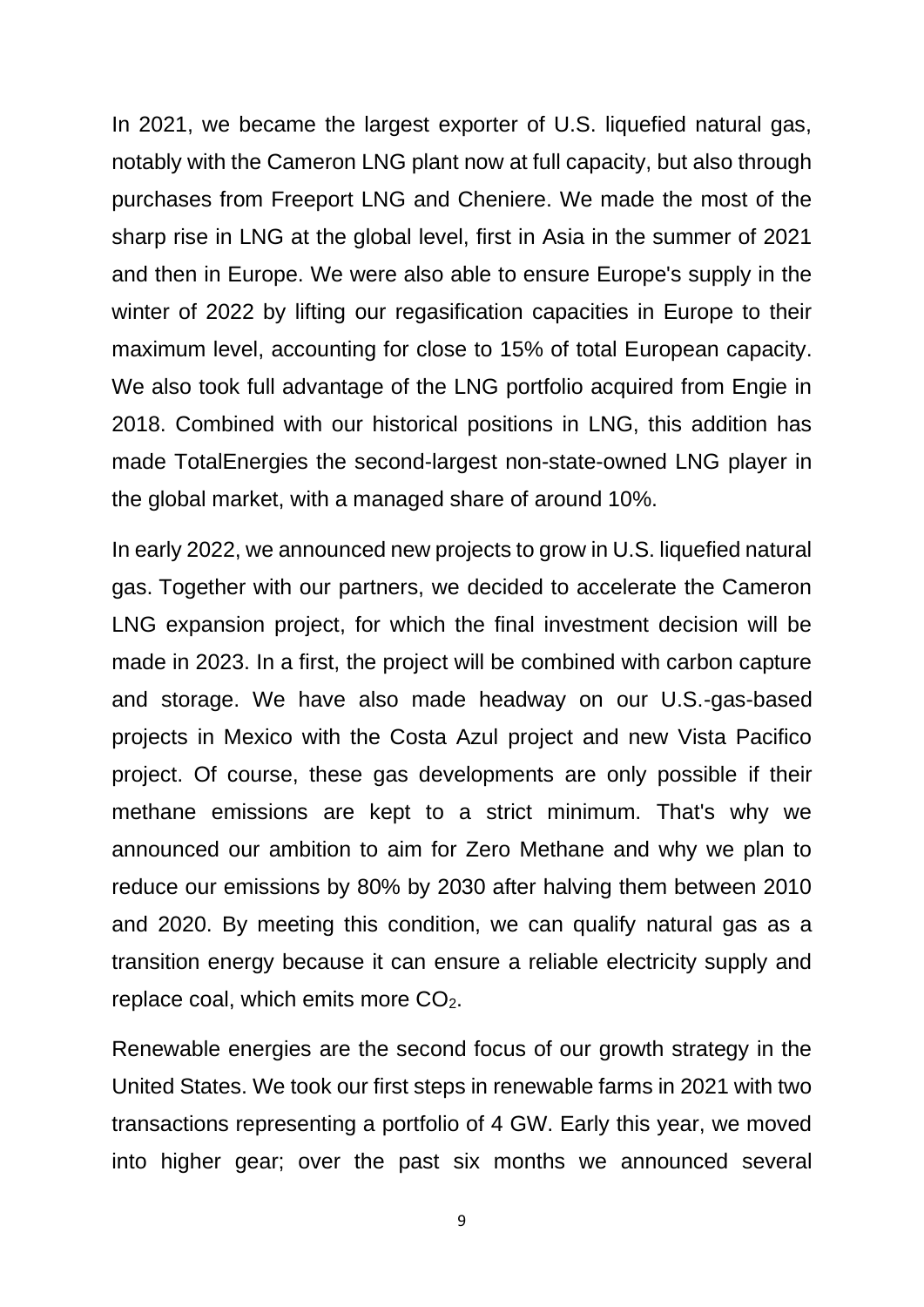transactions that have lifted our portfolio to more than 25 GW of capacity by 2030, with the objective of meeting close to 25% of our 100 GW renewables ambition through U.S. assets in that timeframe. We're seeing growth in offshore wind with our first two maritime leases off the coast of New York/New Jersey and North Carolina, for capacity of 4 GW; growth in solar with the acquisition of Core Solar and of SunPower's Commercial and Industrial Solutions business, representing around 4 GW; and major growth with the Clearway acquisition, which represents around 15 GW.

I can say that our transformation strategy is coupled with a geopolitical shift in our portfolio that should reassure our shareholders, with less Russia and more United States.

Concerning oil, our strategy is to adapt to an anticipated decline in demand around 2030, notably in Europe with the rise in decarbonized mobility (in other words, electric vehicles).

Practically speaking, we estimate that our sales of petroleum products will decrease by 30% over the next ten years – we're planning for that trajectory – which means that the Company's Scope 3 Oil emissions will decrease by 30%.

In keeping with our commitments, we are limiting our new investments to low-cost, low-emissions oil projects and exiting non-strategic mature assets with high costs and emissions.

**Achieving our ambitious objectives for transforming the Company involves powerful commitments from TotalEnergies – for financial performance, for equitable sharing of the value created and for transparency towards our stakeholders. That's the third focus of my comments today.**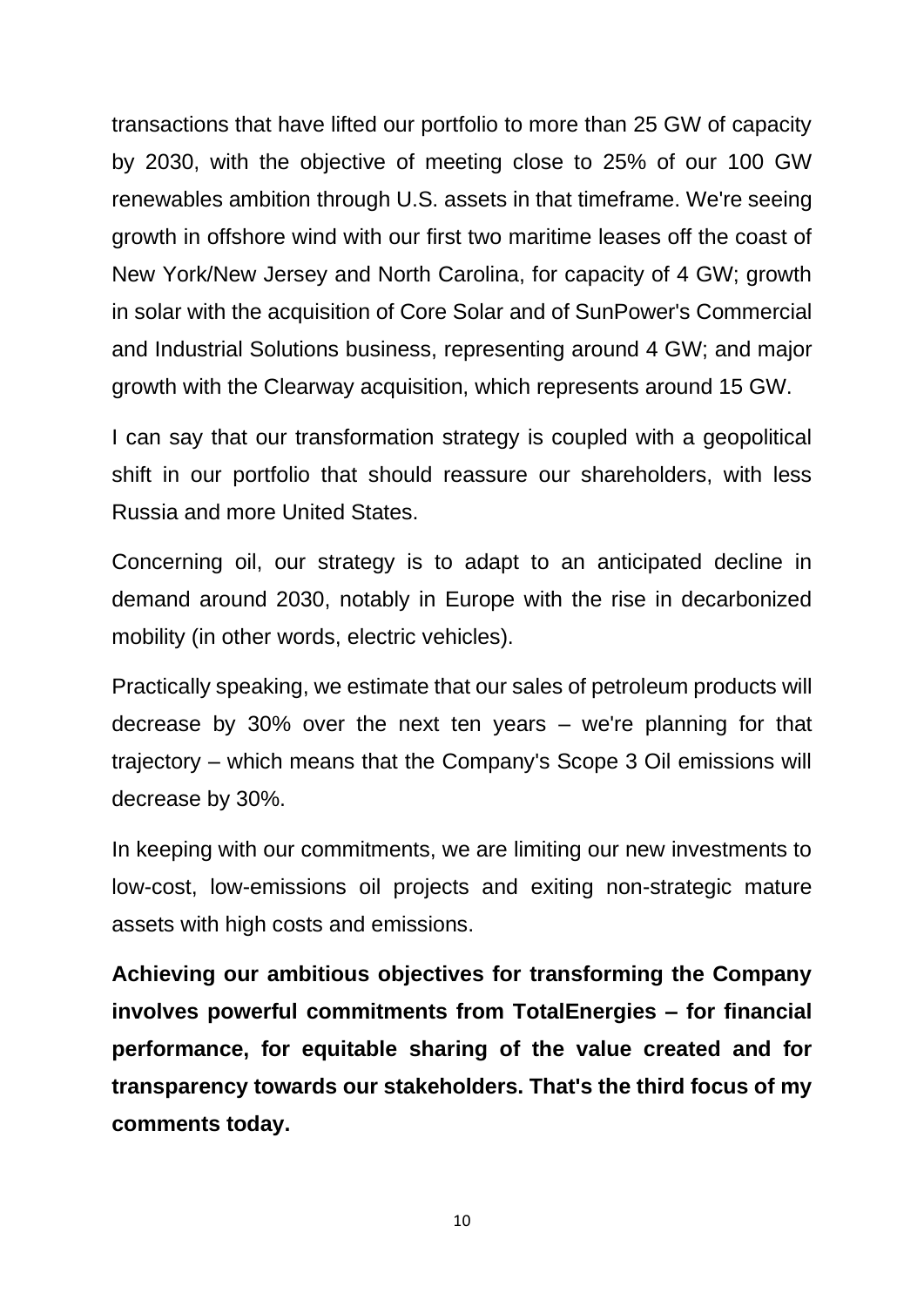Because your Company sometimes works in countries with a sensitive political environment, we also want to set an example as a responsible operator and employer.

To do that, we turn to the principles of conduct at the core of our business model and our Code of Conduct, especially safety – a TotalEnergies value – as well as respect for each other and transparency in engaging with society. These principles of conduct apply to all our operations around the world.

Respect for each other is a Company value, at the heart of our collective ethic. Respect for each other is respect for human rights. We are uncompromising on this point in our operations worldwide. It is also a collective and individual requirement.

Your Company applies best international practices in this area, including the United Nations Guiding Principles on Business and Human Rights. We also deploy appropriate action plans to address identified salient issues and remediate any impacts of our activities. We collaborate regularly with external experts on these issues to make progress and benefit from their input.

Our teams talk with numerous stakeholders, including governments, of course, and especially local communities and non-profits. This dialogue helps us implement tangible measures on the ground to prevent problems, take action, change and improve our approach in sometimes complex environments.

This was the case in Myanmar.

On January 21, 2022, your Company announced its decision to withdraw from Myanmar.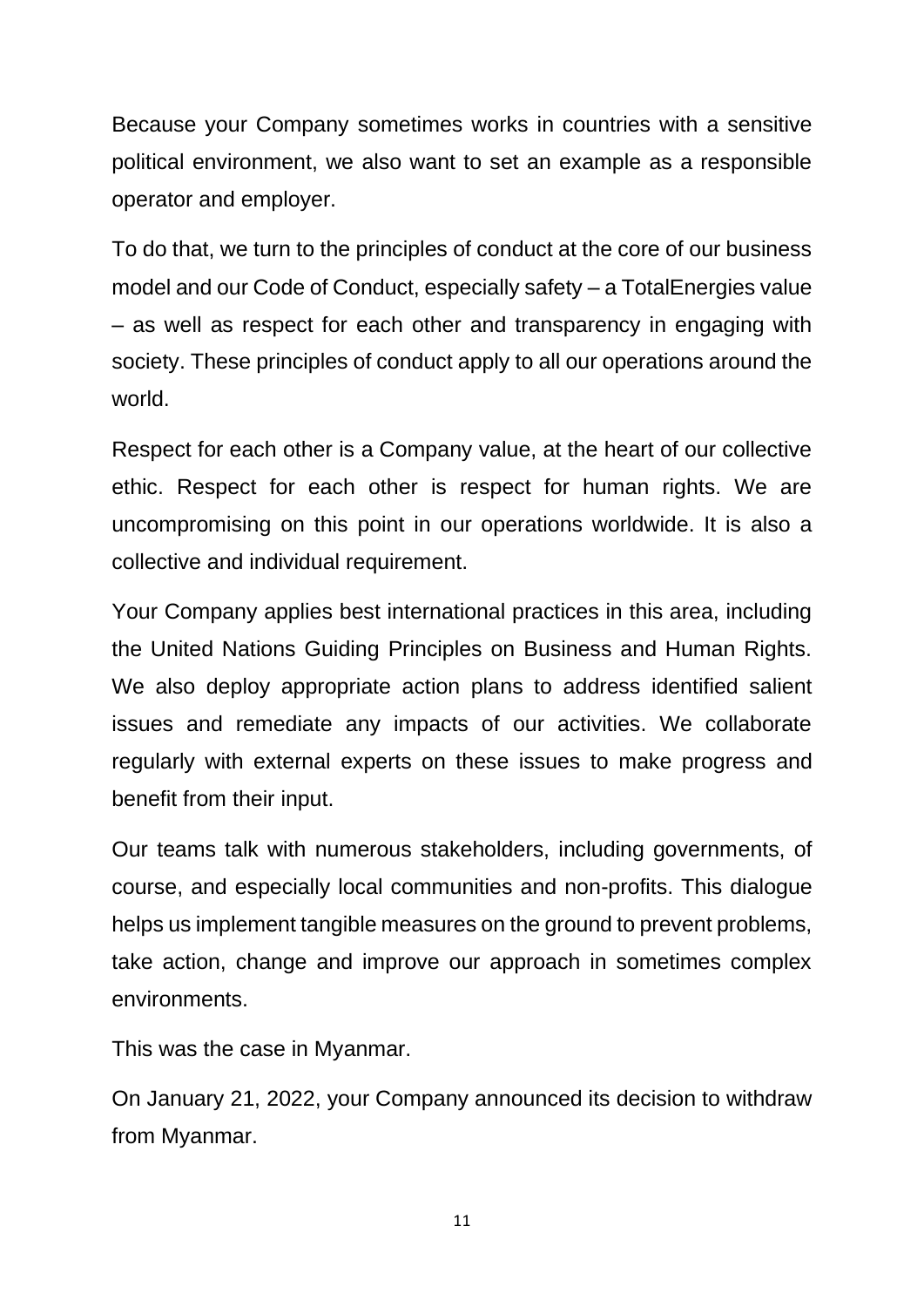This decision was made in the absence of targeted sanctions by international public authorities. However, given the continuously deteriorating situation in the country concerning human rights and the rule of law in general, we felt that we could no longer make a sufficiently positive contribution there and decided to exit Myanmar without any financial compensation.

Since announcing our departure, we have taken appropriate measures to ensure a responsible withdrawal regarding our stakeholders, notably our employees and local communities supported by TotalEnergies for many years. TotalEnergies will leave definitively by the end of July, in accordance with the procedures outlined in our concession contract with Myanmar. This will give us enough time to transfer operations in an organized, responsible manner.

## **In Myanmar, as in all our host countries, we are committed to listening to our partners and local stakeholders. For TotalEnergies, transparency is the rule in engaging with society, no matter what the subject. It is part of our desire to promote a just transition.**

The quality and durability of our relationships with stakeholders on the ground is essential. Our projects cannot be carried out without local input because we develop them, above all, to meet the needs of a territory, a country, and to improve the well-being of our host communities.

## **I'd now like to talk about our projects in Uganda and Tanzania, which have been regularly criticized by certain NGOs.**

These are major industrial projects for the two countries. The February 2022 announcement of the development's launch formalized our commitment, which intends to be exemplary in terms of sustainable development with a low carbon intensity oil project that creates value for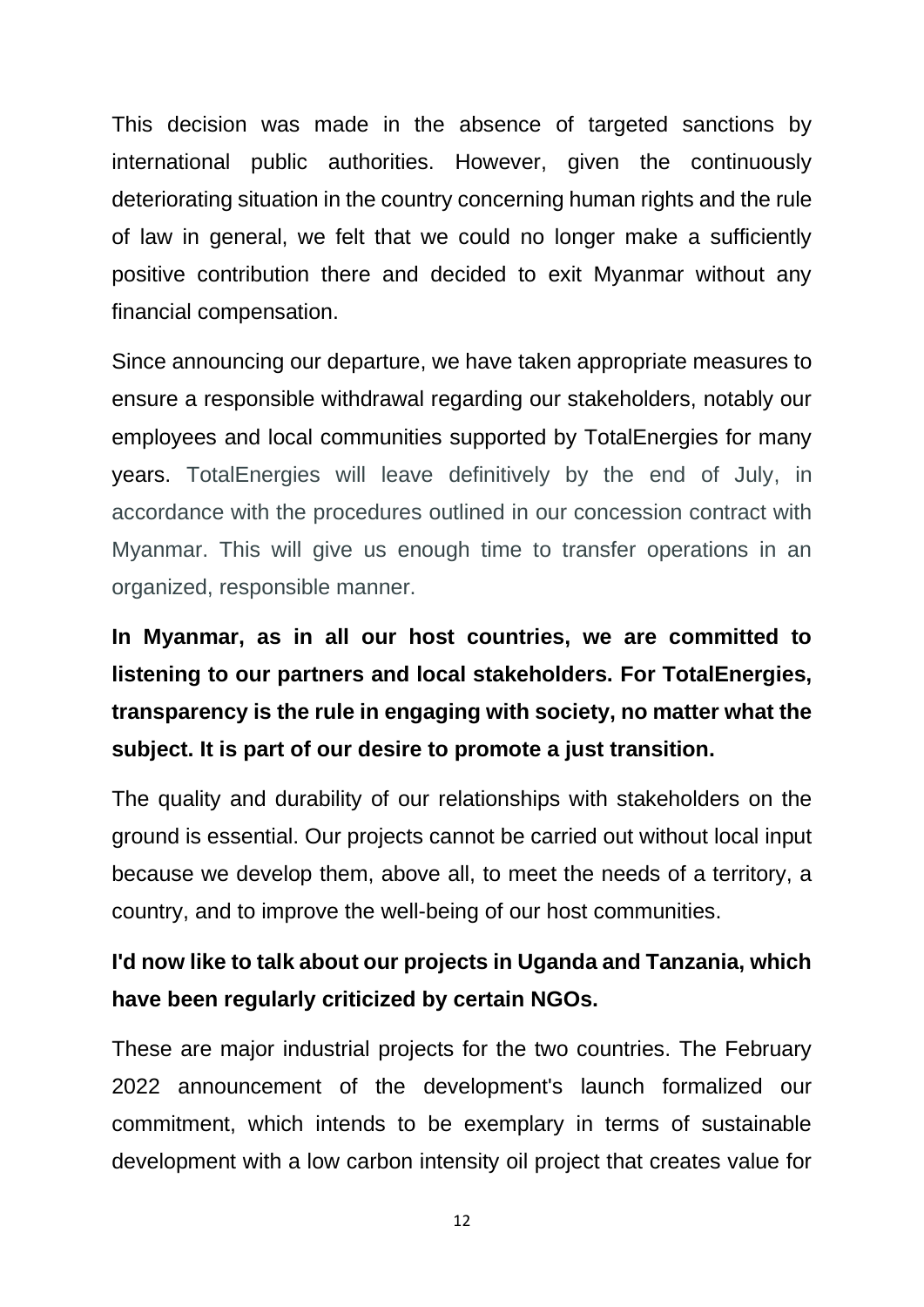its host countries and local communities and has a net positive impact on biodiversity.

We are aware that these projects are being developed in a sensitive environmental and social environment and are taking these very important issues fully into consideration. As I told you last year, our commitment is to apply the highest international standards and to act transparently in all our initiatives.

From the design phase of these projects, specific attention has been paid to informing and holding discussions with all the involved stakeholders. Nearly 70,000 people were consulted for the environmental and social impact assessments and more than 20,000 meetings have been organized to date with the concerned populations and civil society organizations in Uganda.

We have nothing to hide. On the contrary, we have shared our various reports and impact studies with civil society. We have disclosed all of the environmental and social impact assessments and the experts' findings on our website. I invite you to read them to see with your own eyes how we are operating in Uganda and Tanzania.

I recognize that we can still do more. Nobody is perfect, and we can improve in the way we explain our projects and fully integrate environmental and social issues in these projects. That said, our objective is very clear: we intend to develop these natural resources in compliance with the highest international standards, our Code of Conduct and our values.

**My fellow shareholders, it is within this framework of transparency, as Marie-Christine Coisne-Roquette reminded you, that your Board has committed to reporting on our climate initiatives.**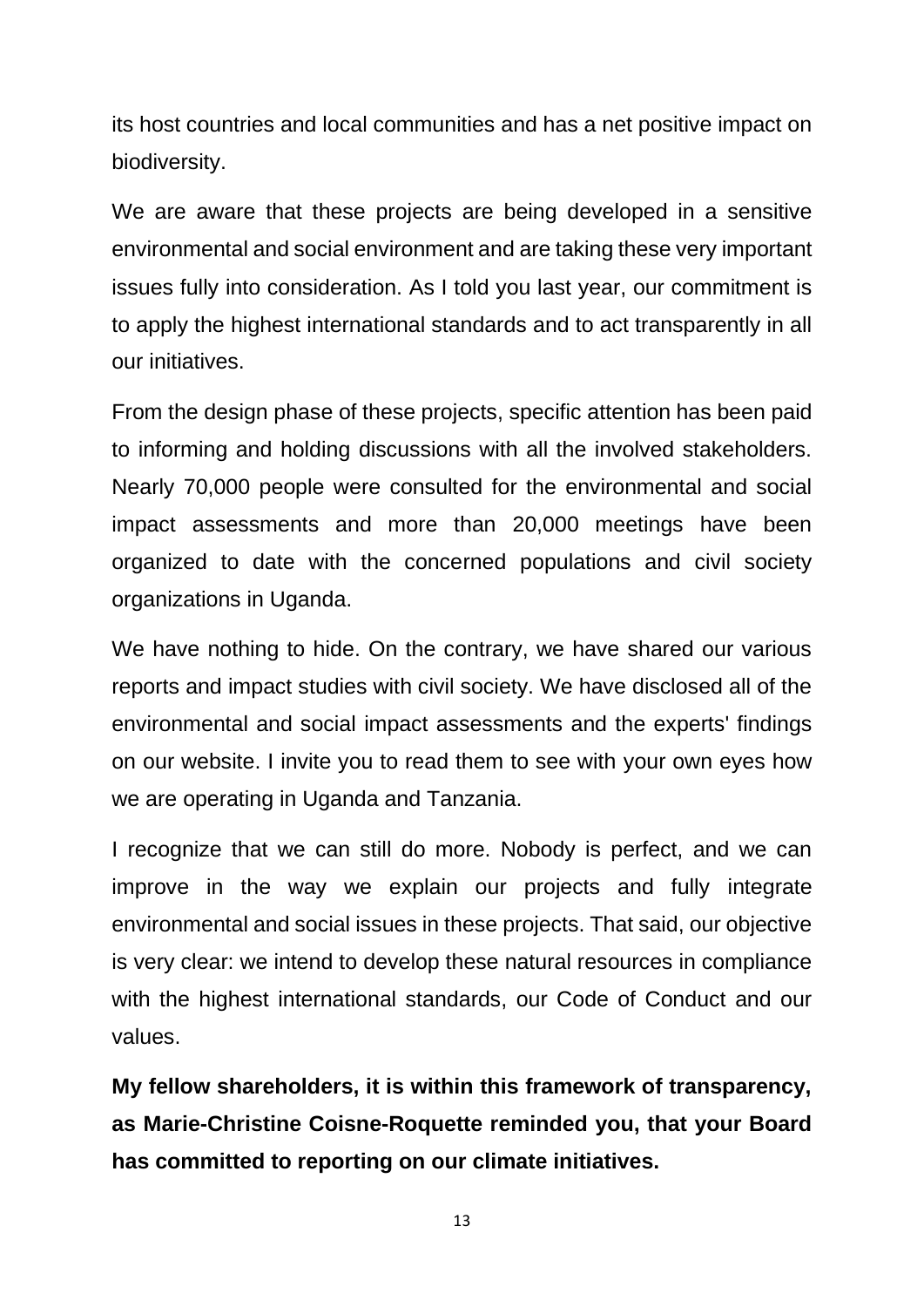Last year, for the first time, the Board of Directors wanted to consult you on the Company's ambition for sustainable development and the energy transition to carbon neutrality, as well as the related objectives defined for 2030. Through your vote, you very broadly supported this innovative choice, as well as the strategy presented to you to transform Total into TotalEnergies.

At that time, the Board of Directors promised to report to you each year at the Shareholders' Meeting on the progress made in our roadmap. To this end, the Board approved the Sustainability & Climate - Progress Report 2022 that was published on March 24. Following constructive dialogue with several shareholders and to strengthen shareholder democracy, the Board decided to submit the Sustainability & Climate report to you for a consultative vote so you can express your opinion on the implementation of the Company's ambition in these areas, as well as on the additional commitments we made on issuing this new report.

As your Board explained last year, this consultative vote responds to numerous expectations and contributes to the dialogue between the Company and its shareholders, but in an area that falls within the Board's purview. Your Board assumes its responsibility to set the Company's strategic direction while asking shareholders for their feedback.

The report submitted to you is designed to show how our ambition is reflected in the deployment of our strategy and in our investment decisions, as well as to share our 2021 achievements, which stake out and illuminate the path of our transformation for meeting our 2030 objectives and getting to net zero by 2050, together with society.

This report also provides an opportunity for us to explain even more clearly and transparently our climate ambition, our progress, the pertinence of our 2030 objectives and our ability to meet or exceed them,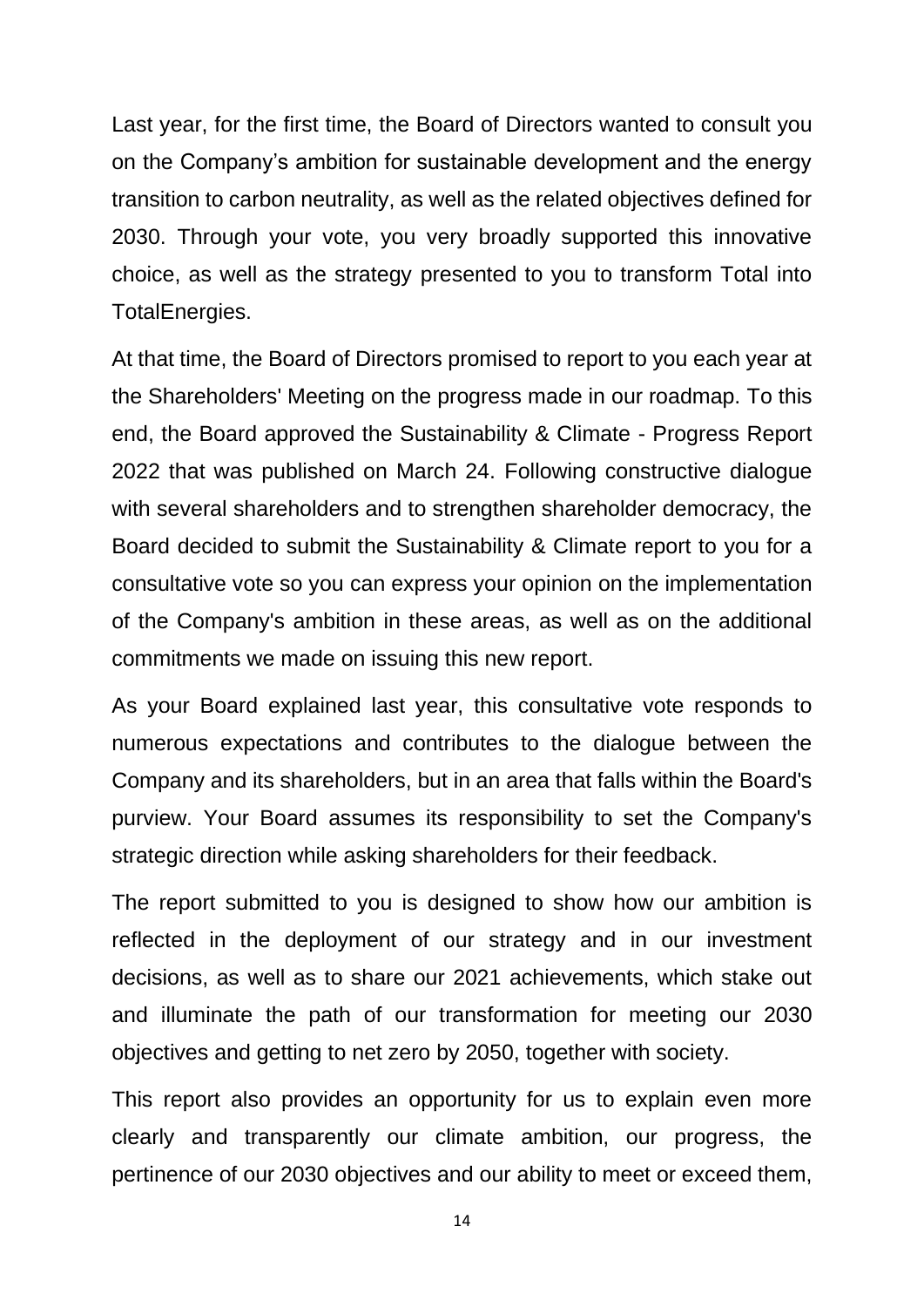and in so doing, demonstrate to our stakeholders that we are on the right track.

As we promised, we verify each year with the Board that our ambitions are well-founded and that our strategy and greenhouse gas reduction targets are appropriate. We analyze them against progress in international and national policies, new decarbonization trajectory scenarios, advances in low-carbon technologies and other societal changes with regard to the energy transition. That's why, through this report, we have expanded on the ambition we submitted for your opinion in 2021.

For the first time, we describe our vision of a Net Zero TotalEnergies in 2050, together with society. Renewable electricity will account for half of its production; new decarbonized molecules from biomass or from renewable electricity will represent a quarter; and hydrocarbons another quarter, with their residual emissions fully captured, recycled or offset.

This vision is not a mirage or greenwashing; it is based on quantifiable targets to reduce our greenhouse gas emissions.

I will not repeat what I already said about our objectives for methane emissions.

We have already made significant strides towards meeting our targets.

In 2021, we considerably reduced the emissions from our operated facilities (Scopes 1+2) in relation to 2015.

In 2021, the energy we sold to our customers had a more than 10% lower carbon intensity than in 2015. This is a significant achievement in just six years and demonstrates our commitment and determination to contribute to the fight against global warming.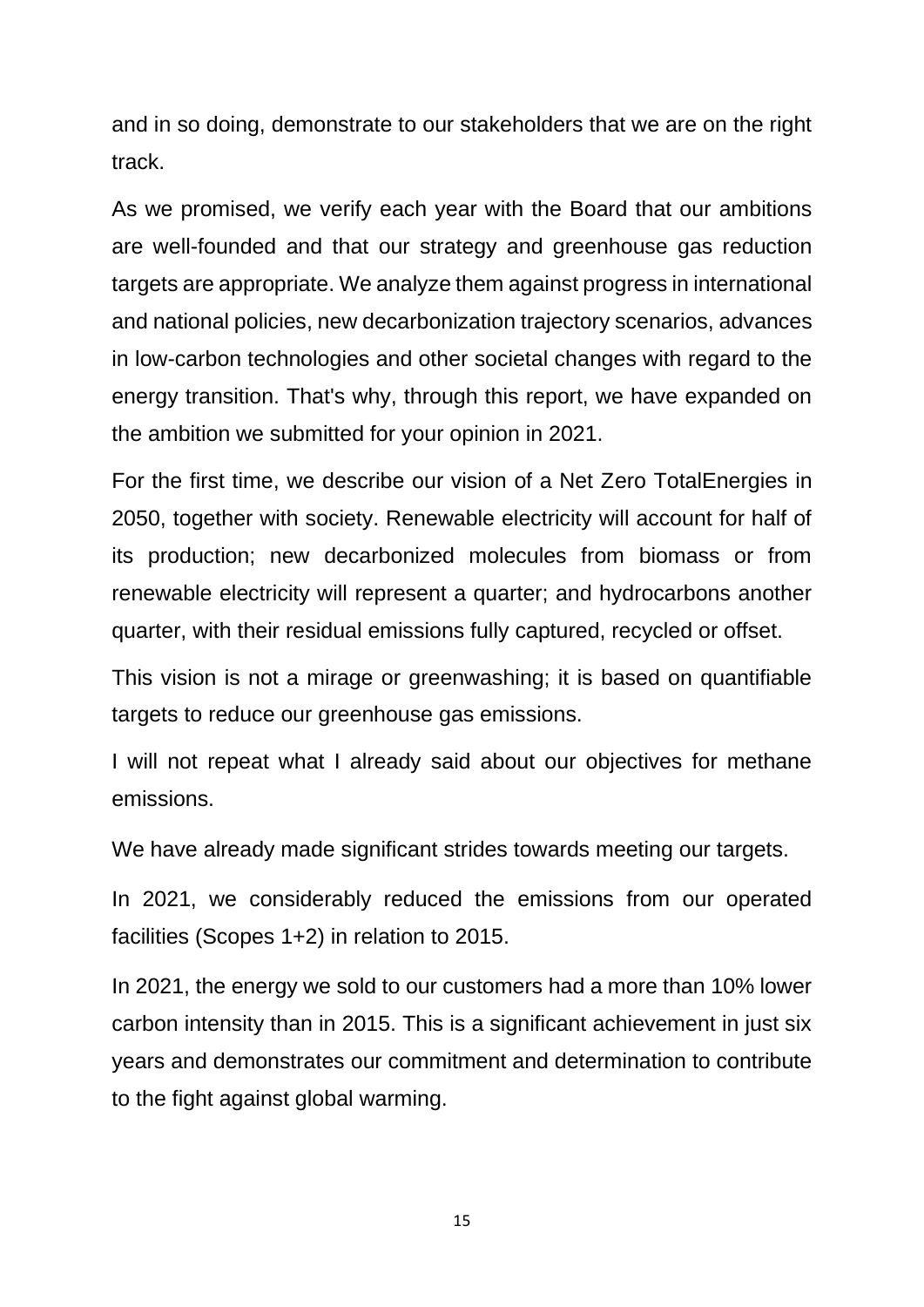However, some think we are not moving fast enough. While preparing this Shareholders' Meeting, we received two requests to add resolutions from groups of shareholders who feel that our climate objectives need to be expanded.

Obviously, we accept to be challenged on our objectives and we reviewed these requests carefully. The first aimed to obtain additional information on TotalEnergies' climate ambition in order to give investors the ability to evaluate your Company's energy transition strategy so they can manage their own portfolio engagements with respect to their customers.

Following discussions with these shareholders, as well as with representatives from the Climate Action 100+ investors' coalition, we made a commitment to publish the requested information in our next annual Sustainability & Climate report and to submit the report to shareholders for a consultative opinion at the annual meeting, as is proposed this year.

The group of shareholders was satisfied with the progress made on this issue. For me, this is an example of successful shareholder dialogue.

The second request to add a resolution came from a group of investors united around shareholder MN, who was supposed to be here today.

After carefully analyzing the proposal, your Board decided not to add the resolution. In addition to a formal issue related to the conditions under which it was submitted, the proposed resolution infringed on the legal rules concerning the division of powers between the Board of Directors and the Shareholders' Meeting, as it proposed changing the articles of association in such a way as to restrain the Board's public power to set the Company's strategy. We informed MN beforehand of the specific